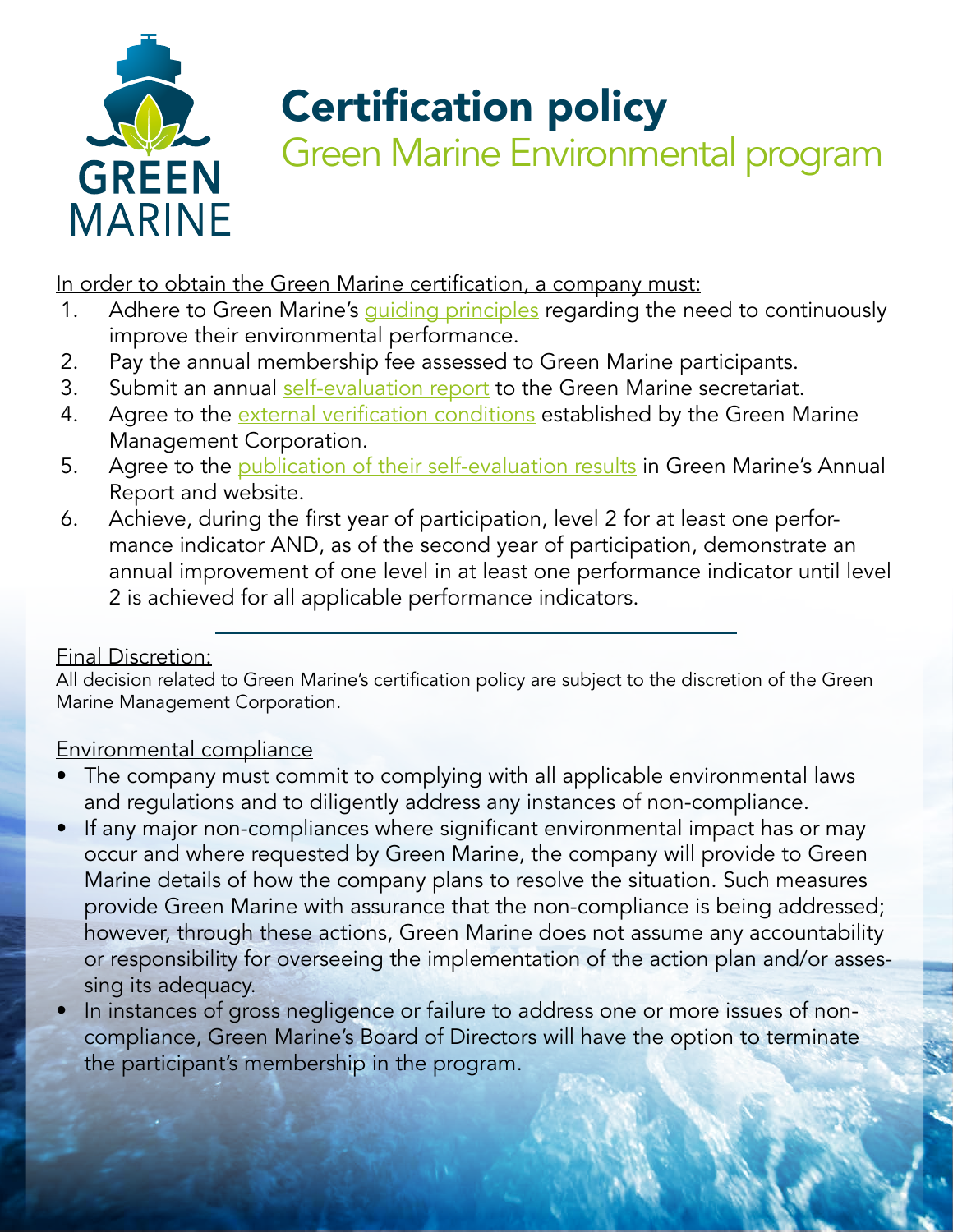

### <span id="page-1-0"></span>Guiding Principles

Green Marine Environmental program

In addition to respecting laws and applicable regulations, every company that joins Green Marine agrees to:

- Demonstrate corporate leadership in the search for best environmental practices in accordance with a sustainable development approach.
- Carry out its activities in a responsible manner with a view to minimizing its environmental impacts.
- Aim for continuous improvement of its environmental performance.
- Develop and promote voluntary protection measures.
- Integrate sustainable development practices that are technically and economically achievable.
- Collaborate with governments and citizen groups in the progressive implementation of the action plans arising from the Green Marine Environmental Program.

### <span id="page-1-1"></span>Annual Self-evaluation Green Marine Environmental program

- For each applicable environmental issue, the participant must evaluate its environmental performance on a scale from 1 to 5 by using the self-evaluation [guides](http://www.green-marine.org/certification/self-evaluation-guides/) provided by Green Marine.
- The company must submit the annual self-evaluation report, signed by the company's CEO or most senior executive, to the Green Marine Secretariat by April 1st of each year.